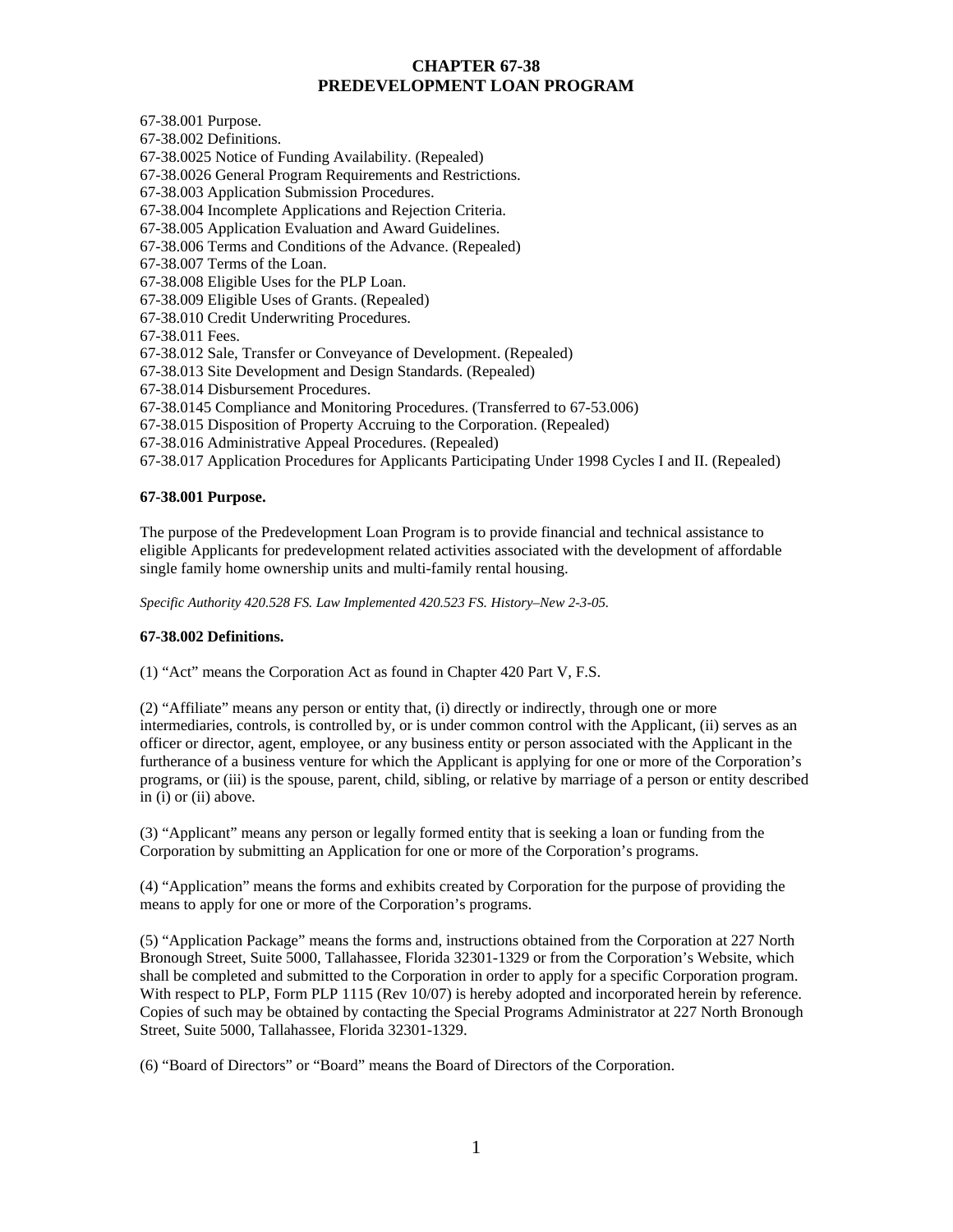(7) "Community-Based Organization" or "Not-For-Profit Organization" means any group incorporated under Chapter 617, F.S., to provide housing and other services on a not-for-profit basis, and which is acceptable to federal and state agencies and financial institutions as a provider of affordable housing.

(8) "Compliance Period" means the period of time that the Development shall conform to all set-aside requirements as described in this rule chapter and agreed to by the Applicant in the Application.

(9) "Contact Person" means the person with whom the Corporation will correspond concerning the Application and the Development. This person cannot be a third-party consultant.

(10) "Corporation" or "Florida Housing" means the Corporation.

(11) "Credit Underwriter" means the independent contractor under contract with the Corporation having the responsibility of providing stated credit underwriting services.

(12) "Credit Underwriting" means an in-depth analysis by the Credit Underwriter of all documents submitted in connection with an Application.

(13) "Credit Underwriting Report" means a report that is a product of Credit Underwriting.

(14) "Developer" means an individual, association, corporation, joint venture, or partnership which possesses the requisite skill, experience and credit worthiness to successfully produce affordable housing.

(15) "Development" means any work or improvement located in the state, including real property, buildings, and any other real and personal property, designed and intended for the primary purpose of providing decent, safe, and sanitary residential housing for persons or families, whether new construction, the acquisition of existing residential housing, or the remodeling, improvement, rehabilitation, or reconstruction of existing houses, together with such related non-housing facilities as the Corporation determines to be necessary convenient and desirable.

(16) "Development Plan" or "Form TAP 1215" (Rev 02/05) means the written description of the proposed Development submitted to the Corporation by the Technical Assistance Provider, with the concurrence of the Applicant, in the form created and approved by Corporation. Form TAP 1215 is hereby adopted and incorporated herein by reference. Copies of such may be obtained by contacting the Special Programs Administrator at 227 North Bronough Street, Suite 5000, Tallahassee, Florida 32301-1329.

(17) "Development Site" means the land for the Development, as defined by the legal description in the Development Plan and the documents evidencing or securing the Loan.

(18) "Farmworker" means a laborer who is employed on a seasonal, temporary, or permanent basis in the planting, cultivating, harvesting, or processing of agricultural or aquacultural products and who derived at least 50% of her or his income in the immediately preceding 12 months from such employment. "Farmworker" also includes a person who is retired as a laborer due to age, disability, or illness. In order to be considered retired as a farmworker due to age under this rule chapter, a person must be 50 years of age or older and must have been employed for a minimum of 5 years as a farmworker before retirement. In order to be considered retired as a farmworker due to disability or illness, a person must (i) establish medically that she or he is unable to be employed as a farmworker due to that disability or illness and (ii) establish that she or he was previously employed as a farmworker.

(19) "HUD" means the United States Department of Housing and Urban Development.

(20) "Invitation to Participate" means a letter sent to the Applicant indicating the Development has been selected to receive technical assistance which shall be signed and returned with the initial commitment fee prior to receiving technical assistance.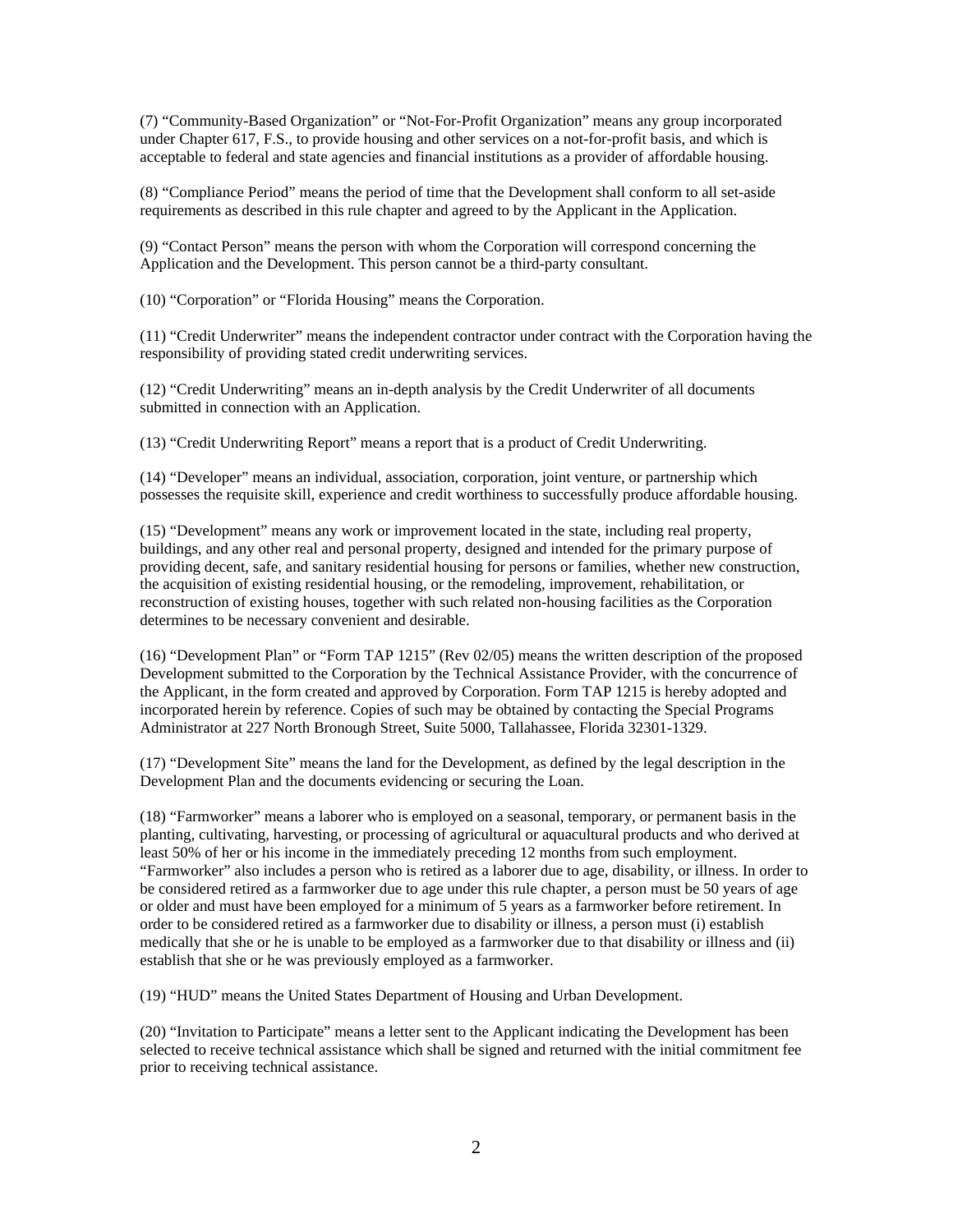(21) "LURA" or "Land Use Restriction Agreement" means an agreement between the Corporation and the Applicant which sets forth the set-aside requirements and other Development requirements under a Corporation program.

(22) "Maturity Date" means the established date the loan is due for payment.

(23) "Mortgage" means Mortgage as defined in Section 420.503, F.S.

(24) "Outstanding Loan" means a PLP Loan approved by the Board which has not been repaid or deobligated by the Developer.

(25) "Public Housing Authority" means a public housing authority established pursuant to Chapter 421, F.S.

(26) "PLP" or "Predevelopment Loan Program" means the Predevelopment Loan Program established by the Act and this rule chapter.

(27) "PLP Loan" means a direct loan from the Predevelopment Loan Program.

(28) "Principal" means an Applicant, any general partner of an Applicant, and any officer, director, or any shareholder of any Applicant or shareholder of any general partner of an Applicant.

(29) "Rehabilitation" means to bring a Development back to its original state, or to bring back to its original state with added improvements with limitations as specified by the program or programs which provide construction or permanent financing to the Development.

(30) "Servicing and Compliance Monitoring Fees" means fees associated with the review and processing of requests for disbursement of funds, inspections and the monitoring of Developments.

(31) "Set-Aside" means the percentage of units within a Development that shall be reserved as affordable at or below the specified AMI to income qualified persons or households throughout the Compliance Period as outlined herein.

(32) "Technical Assistance Provider" or "TAP" means an independent contractor retained by the Corporation to provide technical assistance services.

(33) "Technical Assistance" means assistance to Applicants via telephone, through on-site visits and by responses to oral and written inquiries from Applicants throughout the entire Predevelopment process and to provide such other services as agreed to by the Technical Assistance Provider and the Corporation.

(34) "Threshold Requirements" means the requirements an Applicant shall meet as identified in the Application Package in order to receive an Invitation to Participate in the Predevelopment Loan Program.

(35) "Website" means the Corporation's website, the Universal Resource Locator (URL) for which is www.floridahousing.org.

*Specific Authority 420.528 FS. Law Implemented 420.507, 420.521-.529 FS. History–New 3-23-93, Amended 1-16-96, Formerly 9I-38.002, Amended 3-26-98, 7-17-00, 7-21-03, 2-3-05, 11-21-07.* 

#### **67-38.0026 General Program Requirements and Restrictions.**

(1) An Applicant may only apply for funding through the Predevelopment Loan Program if it is a legally formed entity that is:

(a) Any unit of government,

(b) A Public Housing Authority,

(c) A Community-Based or Not-For-Profit Organization,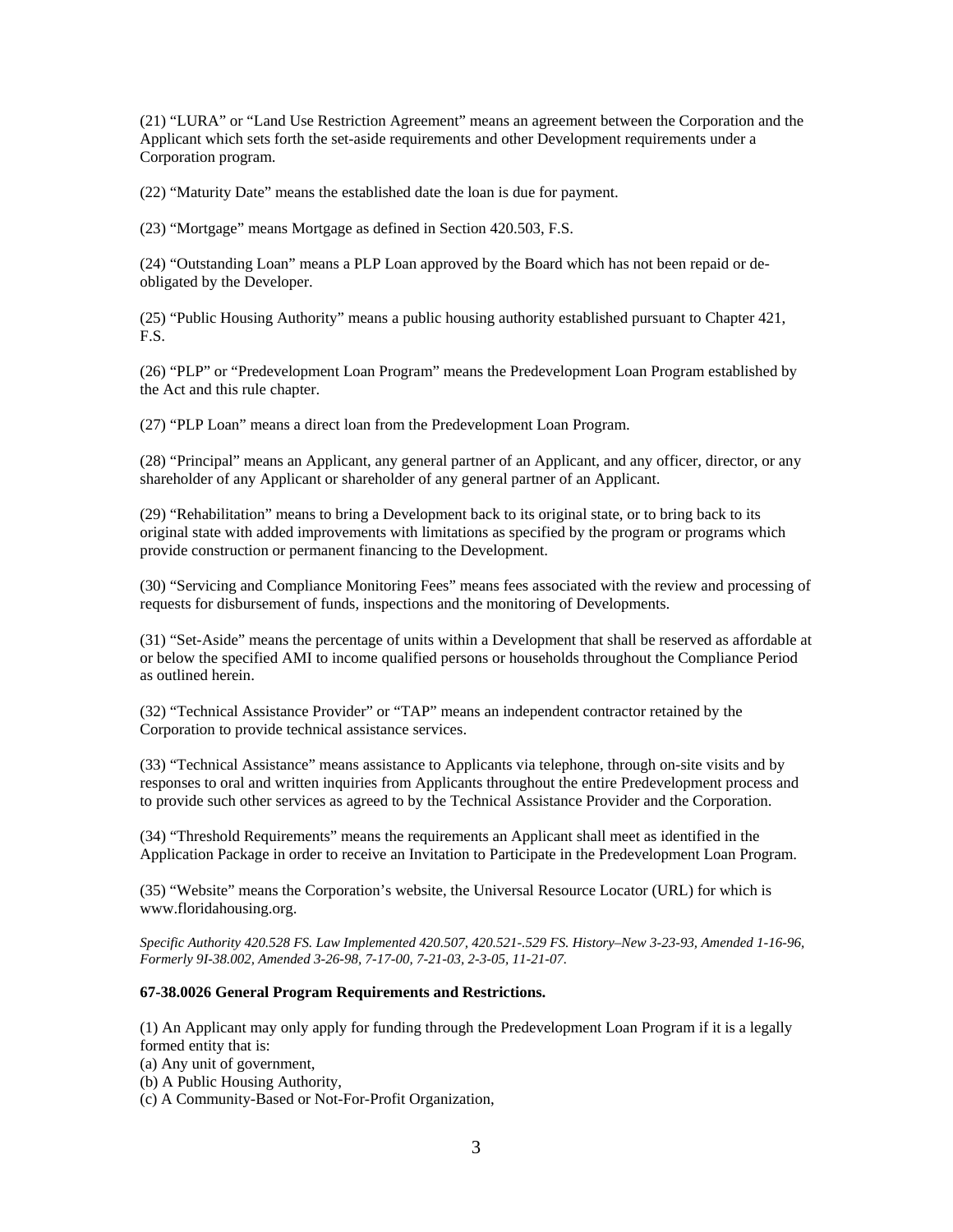(d) A for-profit entity wholly owned by one or more qualified Not-For-Profit Organizations, or (e) A limited partnership if its general partner is a Community-Based or Not-For-Profit Organization that holds at least 51% of the ownership interest in the Development held by the general partner entity. The Not-For-Profit entity shall own an interest in the Development, either directly or indirectly; shall not be affiliated with or controlled by a for-profit corporation; and shall materially participate in the development and operation of the Development throughout the Compliance Period as stated in the Land Use Restriction Agreement.

(2) PLP Loans shall be limited to eligible predevelopment and site acquisition costs approved for the Development by the TAP and the Corporation and are limited to:

(a) \$500,000 when no funds are being requested for site acquisition; or

(b) \$750,000 when funds are being requested for site acquisition of which funds for the site acquisition cost (including good faith deposits applied to the sales price) shall be limited to \$500,000;

(3) All funds from the PLP loan shall be expended on the eligible expenses outlined in Rule 67-38.008, F.A.C.

(4) Site acquisition cost shall be subject to approval of an assigned Credit Underwriter.

(5) The Corporation shall limit the PLP Loan to an amount which can be secured through a mortgage on the Development Site, the pledging of capital fund finance program funds as approved by HUD or other collateral approved by the Corporation. Such determination shall require written recommendation by the TAP or Credit Underwriter and be based on the following: mortgages currently on the Development Site, or value of the Development Site as determined by appraisal dated within 12 months of receipt of the Application.

(6) For rental Developments:

(a) The Applicant must commit to Set-Aside a minimum of 60% of the completed rental units to be rented to persons or households whose income does not exceed 60% of the area median income, as determined by HUD and adjusted by household size, for the metropolitan statistical area or county in which the Development is located, and

(b) Must set-aside the units for the duration of the Compliance Period. If the Development does not obtain construction or permanent financing from the Corporation and no Corporation funds remain in the Development, the Compliance Period shall be fifteen (15) years from the date the PLP Loan is paid off. If the Development obtains construction or permanent financing from other Corporation programs, then the most restrictive compliance requirements of the other Corporation programs shall be in effect and compliance monitoring shall be performed through those programs.

(7) For home ownership Developments:

(a) The Applicant must commit to sell a minimum of 50% of completed housing units to persons or households whose income does not exceed 80% of the area median income, as determined by HUD and adjusted by household size, for the metropolitan statistical area or county in which the individual homes are located, and sell the remaining housing units to persons or households whose income does not exceed 120% of the area median income, and

(b) If the Development obtains construction or permanent financing from other Corporation programs, the Set-Aside(s) committed to by the Applicant under the particular Corporation program providing the additional funding shall be in effect.

(8) Applicants are required to work with a Technical Assistance Provider (TAP) as assigned by the Corporation. The Corporation shall pay all fees required by the TAP.

(9) If the Applicant is utilizing PLP funds to purchase the Development Site, including good faith deposits applied to the sales price of the land, Credit Underwriting will be required by a Credit Underwriter assigned by the Corporation. The Applicant is responsible for paying the Credit Underwriting fee, which is an eligible PLP expense.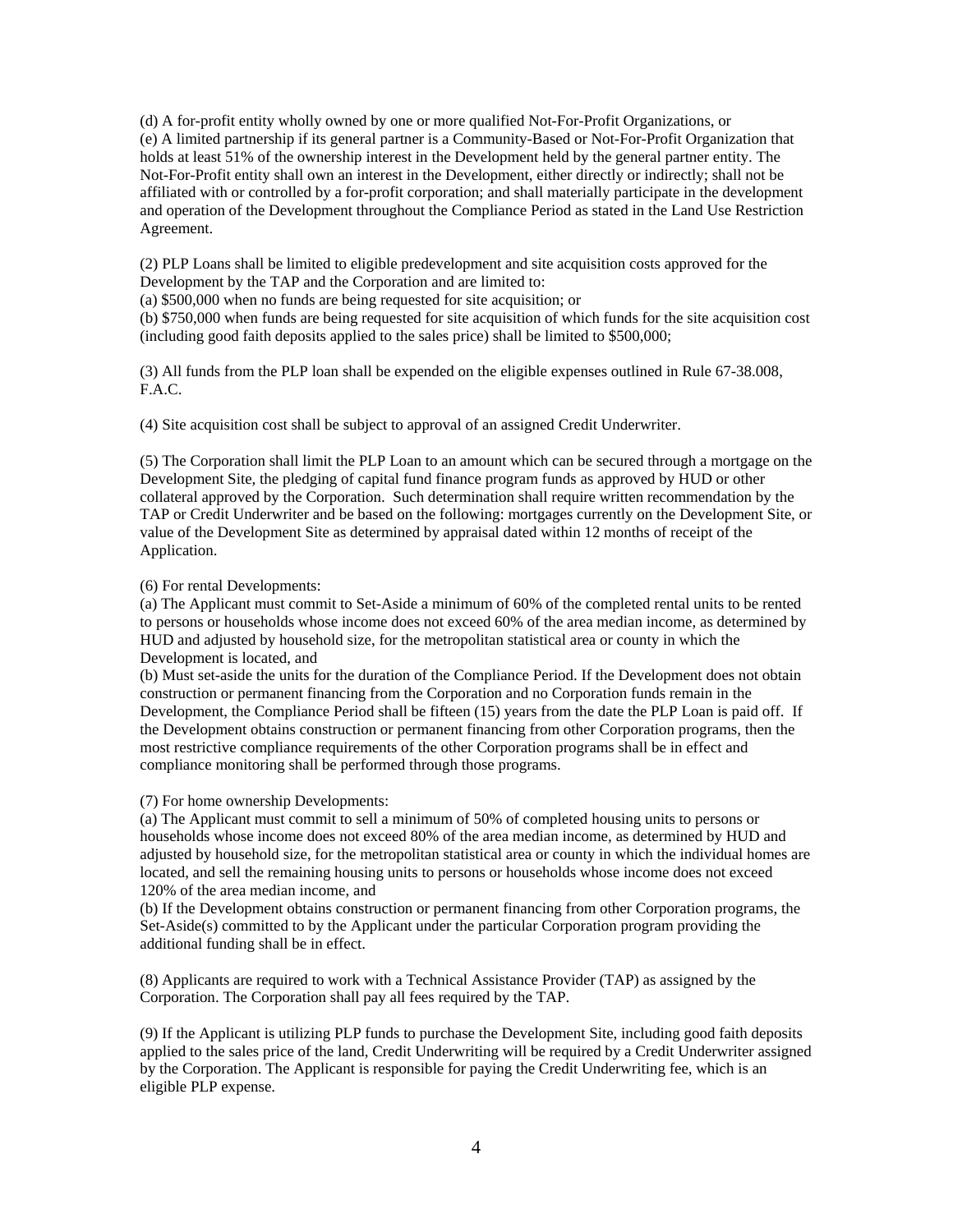(10) If awarded a PLP Loan, the proceeds of such may only be used for PLP eligible expenses as outlined in Rule 67-38.008, F.A.C.

(11) The Development must be consistent with the purposes of the Predevelopment Loan Program and conform to the requirements specified in the Act or this rule chapter.

*Specific Authority 420.528 FS. Law Implemented 420.527, 420.528 FS. History–New 3-23-93, Amended 1-16-96, Formerly 9I-38.003, Amended 3-26-98, 7-17-00, 7-21-03, 2-3-05, 11-21-07.* 

## **67-38.003 Application Submission Procedures.**

(1) At any time during the year, Applicants may submit an Application to the Corporation for PLP funding. An Applicant, Affiliate, limited partnership, or general partner thereof shall not have more than two (2) Outstanding Loans at any given time, without the prior written approval of the Corporation. In order for an applicant to be approved to have more than two Outstanding Loans, the Applicant shall submit a written request to the Corporation detailing the experience of all Developers and co-developers involved in the proposed Development(s) in producing affordable housing and a proposed plan for permanent or construction financing on the Development(s).

(2) All Applications delivered by hand shall be presented to Corporation staff to be inscribed with the time and date of receipt. Applications may also be mailed to the Corporation at 227 North Bronough Street, Suite 5000, Tallahassee, Florida 32301-1329. Applications mailed to the Corporation will be inscribed with the time and date received.

(3) Applications that do not contain the required information and documentation as set forth in the Application Package shall be determined to have not met Threshold Requirements.

(4) An original and two copies of the completed Application and attachments shall be submitted to the Corporation if the Applicant does not intend to utilize the PLP Loan, whole or in part, to acquire the Development Site. In the event, the Applicant does intend to utilize the PLP Loan, whole or in part to acquire the Development Site, then an original and three copies of the completed Application shall be submitted to the Corporation. The original Application shall contain original signatures on pages which specifically request an original signature. Faxed, scanned, photocopied, or otherwise duplicated signatures shall not be considered acceptable within the original Application.

(5) Applications shall be accompanied by the Application fee as set forth in the Application Package. Applications shall be submitted on the forms provided in the Application Package and shall be bound in three ring binders and shall have tabs for each form and exhibit. Exhibits shall be placed behind the form to which they refer. Failure to comply with any of the requirements set forth in this rule chapter shall result in the determination that the Application has not met Threshold Requirements.

(6) Applications that propose to develop individual homeownership units shall be submitted separately from those that propose to develop multifamily rental units.

*Specific Authority 420.528 FS. Law Implemented 420.527, 420.528 FS. History–New 3-23-93, Amended 1-16-96, Formerly 9I-38.003, Amended 3-26-98, 7-17-00, 7-21-03, 2-3-05, 11-21-07.* 

#### **67-38.004 Incomplete Applications and Rejection Criteria.**

(1) Each Application shall be reviewed by the Corporation to determine if the Application meets Threshold Requirements. If the Application fails to meet Threshold Requirements, the Corporation shall notify the Applicant of any additional or revised information or material that is required. The Applicant may continue to submit requested material until the Application is complete and meets Threshold Requirements. The Application shall not be placed in priority order or on a waiting list until such time that all information and documentation has been submitted and the Application is determined to have met Threshold Requirements.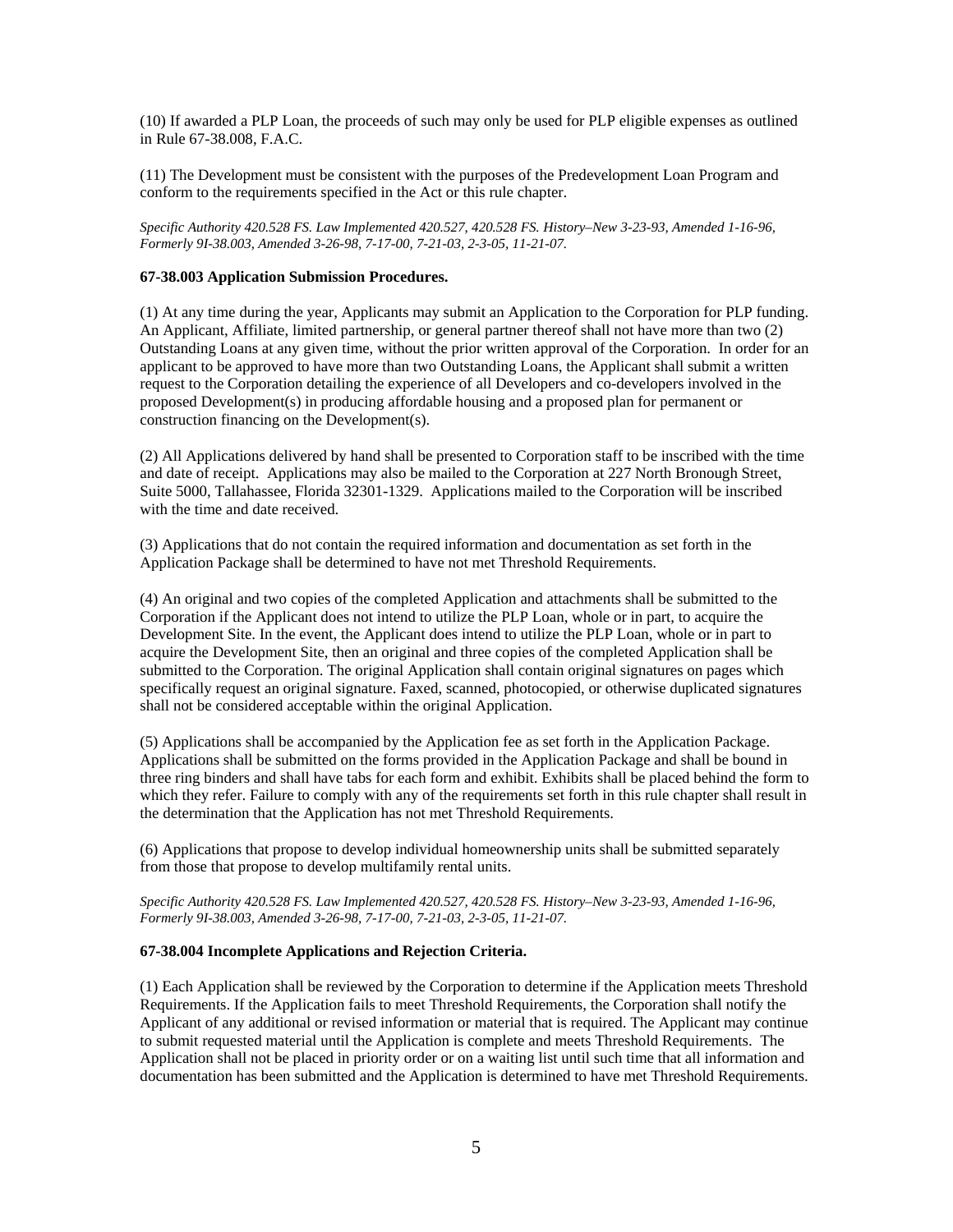(2) An Application shall be rejected if any of the following occurs:

(a) The Applicant/Application does not meet the requirements specified in the Act or this rule chapter.

(b) If the Board of Directors determines that any Applicant or any Affiliate of an Applicant:

(i) Has engaged in fraudulent actions;

(ii) Has materially misrepresented information to the Corporation regarding any of its Developments, or within the current Application or in any previous applications for one or more of Corporation's programs; (iii) Has been convicted of fraud, theft, or misappropriation of funds;

(iv) Has been excluded from federal or Florida procurement programs; or

(v) Has been convicted of a felony;

And that such action substantially increases the likelihood that the Applicant will not be able to produce quality affordable housing. The Applicant and any of the Applicant's Affiliates will be ineligible for funding or allocation in any program administered by the Corporation for a period of up to two years, which will begin from the date the Board of Directors makes such a determination. Such determination shall be either pursuant to a proceeding conducted pursuant to Sections 120.569 and 120.57, F.S., or as a result of a finding by a court of competent jurisdiction.

(3) If the Applicant, Principal, Affiliate, or Developer of the Applicant has any existing Developments participating in Corporation programs that are in non-compliance with the Code, this rule chapter or applicable Loan documents, and any applicable cure period has expired at the time of approval of the Development Plan, the requested allocation shall be denied, upon a determination by the Board that the non-compliance increases the likelihood that the Applicant will not be able to satisfy the terms of the Loan. The Applicant and Affiliates of the Applicant or Developer will be prohibited from participation in any Corporation programs for the subsequent cycle and continue until all of the Applicant's Developments are in compliance.

(4) The Applicant fails to meet any Threshold Requirement specified in the Application Package.

*Specific Authority 420.528 FS. Law Implemented 420.527, 420.528 FS. History–New 3-23-93, Amended 1-16-96, Formerly 9I-38.004, Amended 3-26-98, 7-17-00, 7-21-03, 2-3-05, 11-21-07.* 

#### **67-38.005 Application Evaluation and Award Guidelines.**

(1) PLP funding shall be available to Applicants whose Applications have met Threshold Requirements, on a first-come, first-served basis, pursuant to this rule chapter. Applications which propose to set-aside a minimum of 40% of the Development's units for Farmworker residents shall receive priority over all other Applicants, provided the Applicant has also certified that they shall meet PLP minimum Set-Aside requirements.

(2) After the Application has been reviewed and determined to have met Threshold Requirements, using the factors specified in the Application Package and this rule chapter, staff shall determine whether sufficient funds are available to fund the PLP request.

(3) If the Application fails to meet Threshold Requirements or is missing important information, the Applicant shall be notified of the deficiencies in the Application and provided an opportunity to rectify any outstanding issues.

(4) If the Application is determined to have met Threshold Requirements; and

(a) Funds are available, the Corporation shall issue an Invitation to Participate; or

(b) If funds are not available, Applicant will be placed on a waiting list, based on the date and time the Application was determined to have met Threshold Requirements until either;

1. Funds are available, at which time the Applicant will be issued an Invitation to Participate, or 2. Application is withdrawn.

(5) The Invitation to Participate letter shall be signed by the Applicant and returned to the Corporation within 20 calendar days from the date of the Invitation to Participate letter. If the executed Invitation to Participate letter is not received by the Corporation within 20 calendar-days, the Invitation to Participate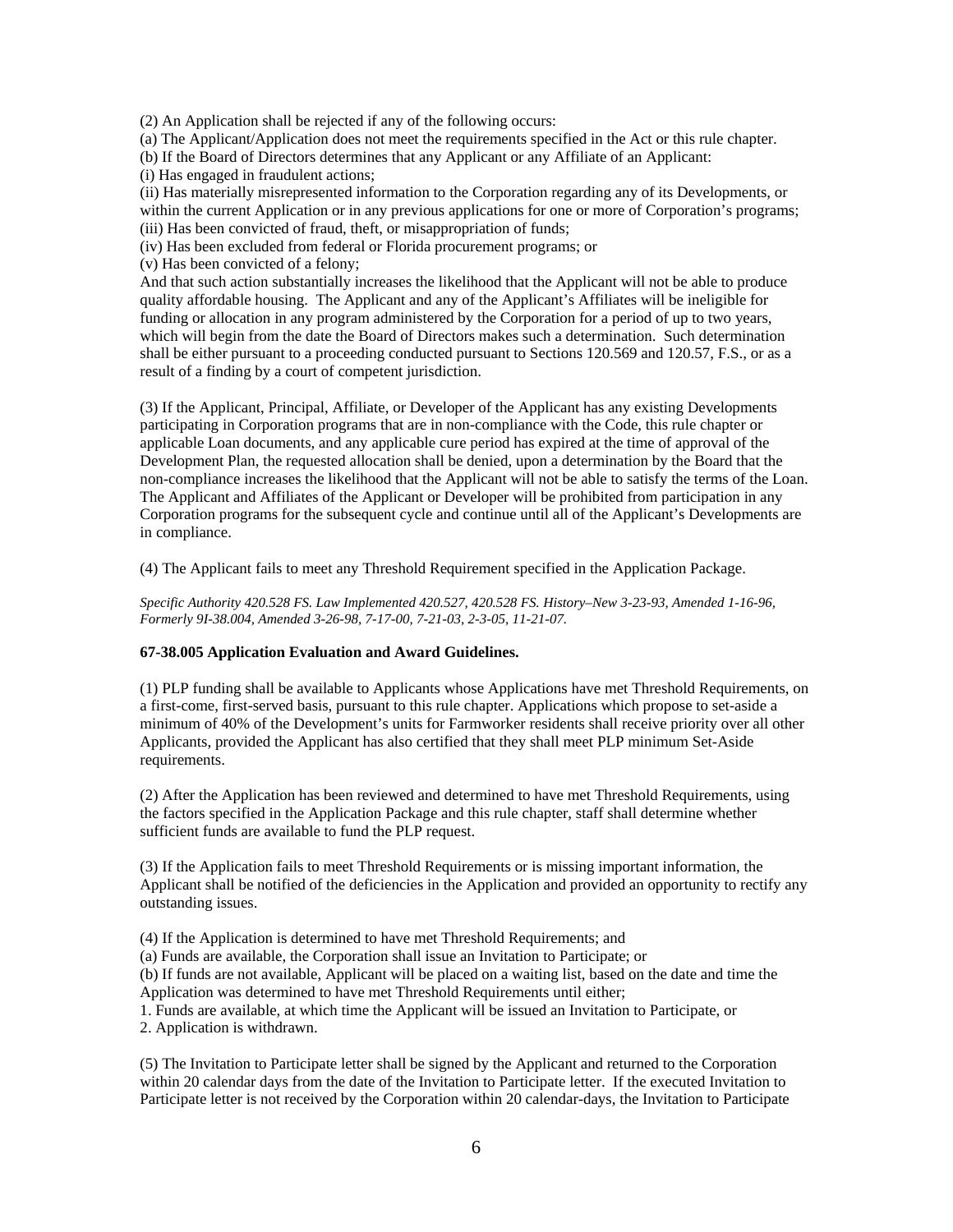letter shall be withdrawn and the Applicant shall be so notified. The executed Invitation to Participate letter must be accompanied by an initial commitment fee as specified therein.

(6) Upon receipt of the executed Invitation to Participate letter and the Applicant's initial commitment fee, the Corporation shall assign a Technical Assistance Provider. In the event that technical assistance has begun and it is determined that the initial commitment fee has not been paid or is returned for insufficient funds, Technical Assistance shall be discontinued until full payment is received and determined to be sufficient. If payment has not been received within seven days of notification to the Applicant, the Invitation to Participate letter shall be withdrawn and the Applicant shall be so notified.

(7) The Technical Assistance Provider shall work with the Applicant to formulate a Development Plan. The Development Plan shall clearly set forth in detail the Applicant's anticipated predevelopment tasks and activities, timeline, itemized budget, sources to fund all anticipated predevelopment expenses, including those in excess of the amounts to be requested under the Predevelopment Loan Program, and the anticipated sources and uses of construction and permanent financing. The anticipated activities and expenses shall be those necessary prior to closing on construction or permanent financing for the Development. The Development Plan shall also set forth the exact number of units to be set aside, including the number of units set-aside for Farmworkers if priority was given for meeting the Farmworker Set-Aside.

(8) The Applicant shall be given up to six months from the Applicant's date of execution of the Invitation to Participate letter to complete and submit the Development Plan unless prior written approval of an extension is received from the Corporation. The Invitation to Participate letter shall be canceled if the Development Plan is not submitted within the six-month period. All PLP Loan documents, if any, shall be cancelled. Any commitment fees paid shall be retained by the Corporation. With the prior approval of the TAP, the Applicant may request an extension for submitting the Development Plan in writing to the Corporation at least 30 calendar days prior to the end of the original six-month period.

(9) The Technical Assistance Provider shall submit a written recommendation with the Development Plan to the Corporation. Such recommendation should clearly indicate the Technical Assistance Provider's findings regarding the status of the Development Plan and the requested PLP Loan amount. The Corporation may request additional information and or documentation necessary for the Application to meet Threshold Requirements prior to approval of the Development Plan. If such revisions are requested prior to approval of the Development Plan, the Corporation shall provide a deadline by which the revisions to the Application shall be made and submitted with the approval of the Technical Assistance Provider to the Corporation.

(10) Following the TAP and Corporation staff's approval of the Development Plan, the PLP Loan request shall be submitted to the Board for approval. Amendments to the Development Plan shall be allowed upon a favorable recommendation of the Technical Assistance Provider. If an increase to the PLP Loan is requested or an Applicant name change is requested, Board approval is required.

(11) Following approval of the PLP Loan, the Applicant will receive written notice of such approval in the form of a commitment letter issued by the Corporation. The Applicant shall submit the final commitment fee and return the executed acceptance of commitment to the Corporation within 20 calendar days from the date of the commitment letter.

(12) If the Board does not approve the PLP Loan request, no funds shall be disbursed other than for expenses incurred for services of the Technical Assistance Provider. Any commitment fees paid by the Applicant shall be retained by the Corporation.

(13) In the event the Development Plan receives approval and the Applicant is unable to proceed to completion of Predevelopment Loan Program activities or obtain permanent or construction financing, any commitment fees paid shall be retained by the Corporation.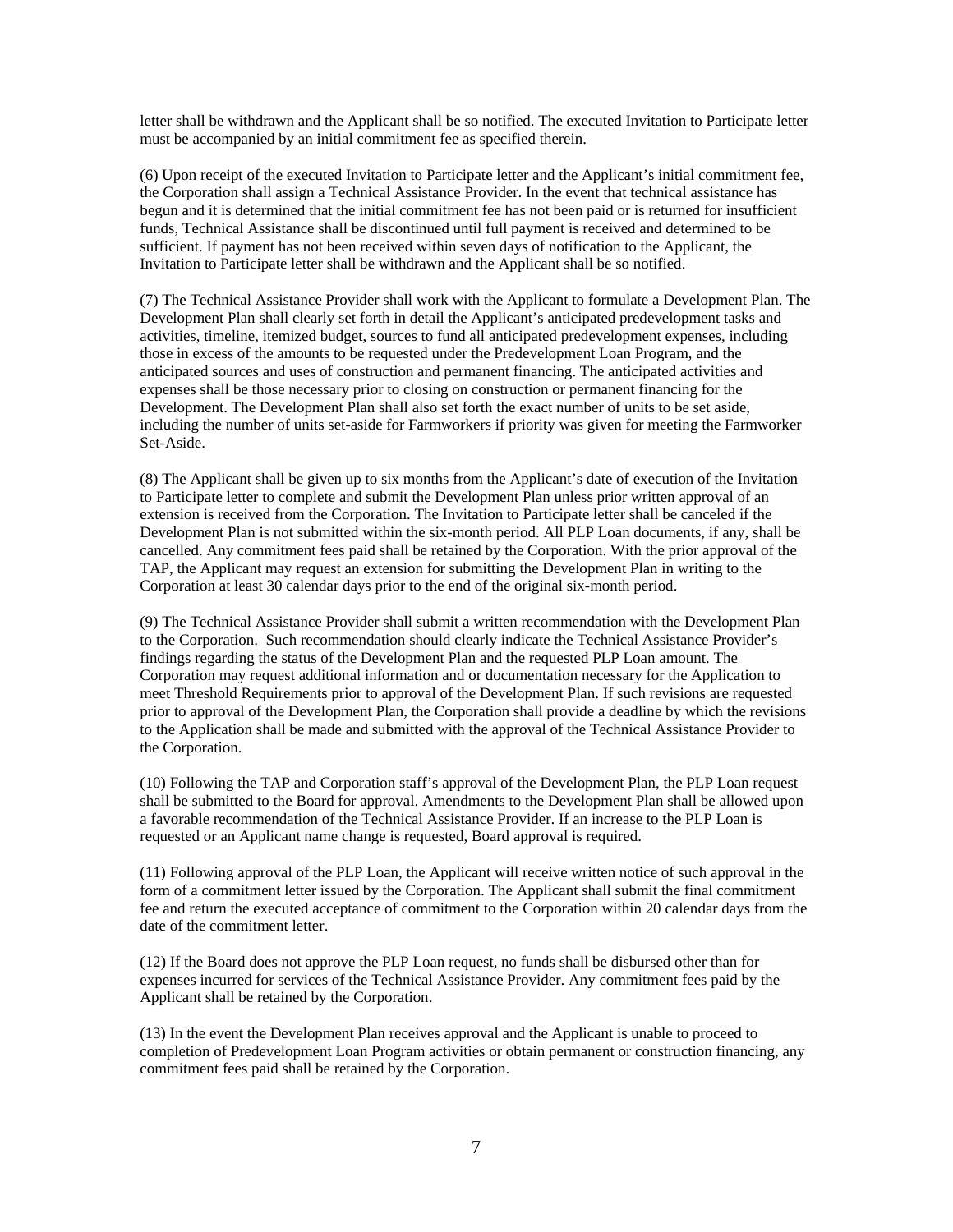(14) Following receipt of the final commitment fee, a mortgage, loan agreement, promissory note and any other customary loan documentation will be provided to the Applicant. Upon execution of all loan documents by both the applicant and the Corporation, funds will be available for disbursement for eligible predevelopment activities as specified in this rule chapter.

(15) A positive Credit Underwriting Report is required for closing on any portion of the PLP Loan that has been approved by the Board for site acquisition costs including good faith deposits applied to the sales price.

*Specific Authority 420.528 FS. Law Implemented 420.527, 420.528 FS. History–New 3-23-93, Amended 1-16-96, Formerly 9I-38.005, Amended 3-26-98, 7-17-00, 7-21-03, 2-3-05, 11-21-07.* 

#### **67-38.007 Terms of the PLP Loan.**

(1) If the Applicant entity is comprised of a 100% ownership interest by a Not-For Profit Organization, or a for-profit entity wholly-owned by one or more Not-For Profit Organizations, or if the Applicant is a Public Housing Authority, the PLP Loan shall bear an interest rate of 1%. Otherwise, the PLP Loan shall bear an interest rate of 3%.

(2) The PLP Loan shall be secured by such customary documents and collateral as are necessary to ensure repayment.

(3) The PLP Loan shall be non-amortizing with principal and interest deferred until the Maturity Date. The Corporation is authorized to forgive such loan and thereby make a grant to the Applicant for any monies that are unable to be repaid due to the Applicant's inability to obtain construction or permanent financing for the Development. The Corporation shall not forgive the portion of the PLP Loan, which is collateralized by a mortgage, pledged capital funds or other collateral approved to the Corporation to the extent such loan could be repaid from the sale of the mortgaged property or from other collateral securing the loan.

(4) The mortgage securing the PLP Loan shall be in a first or second lien position and shall not share priority with any other liens unless approved by the Board.

(5) With respect to rental Developments, the PLP Loan's Maturity Date shall be on the earlier of:

(a) The date of closing on the permanent or construction loan for the Development; or

(b) Three years from the date of execution of the loan documents by the Corporation or other such extended loan Maturity Date approved by the Board.

(6) With respect to home ownership Developments, the PLP Loan's Maturity Date shall be on the earlier of:

(a) On a prorated basis upon the sale of each home, upon the recommendation of the Credit Underwriter or Technical Assistance Provider and a partial release payment in an amount acceptable to the Credit Underwriter or Technical Assistance Provider and the Corporation; or

(b) Three years from the date of execution of the loan documents by the Corporation or other such extended loan Maturity Date approved by the Board.

(7) The Corporation shall extend the term of the PLP Loan for an additional period if circumstances exist and if such extension would not jeopardize the Corporation's security interest. Submission and approval of a request for an extension of the term of a PLP Loan shall be subject to the following:

(a) For an extension up to one year, the Developer shall submit, along with the TAP a written request detailing the progress of the Development, barriers to the Development's progress and a revised timeline. (b) An additional extension of up to one year requested at the conclusion of the initial approved one year extension shall require the recommendation of the Credit Underwriter or the Technical Assistance Provider as directed by the Corporation that an extension of the PLP Loan is likely to result in the successful completion of the Development; and

(c) Submission of: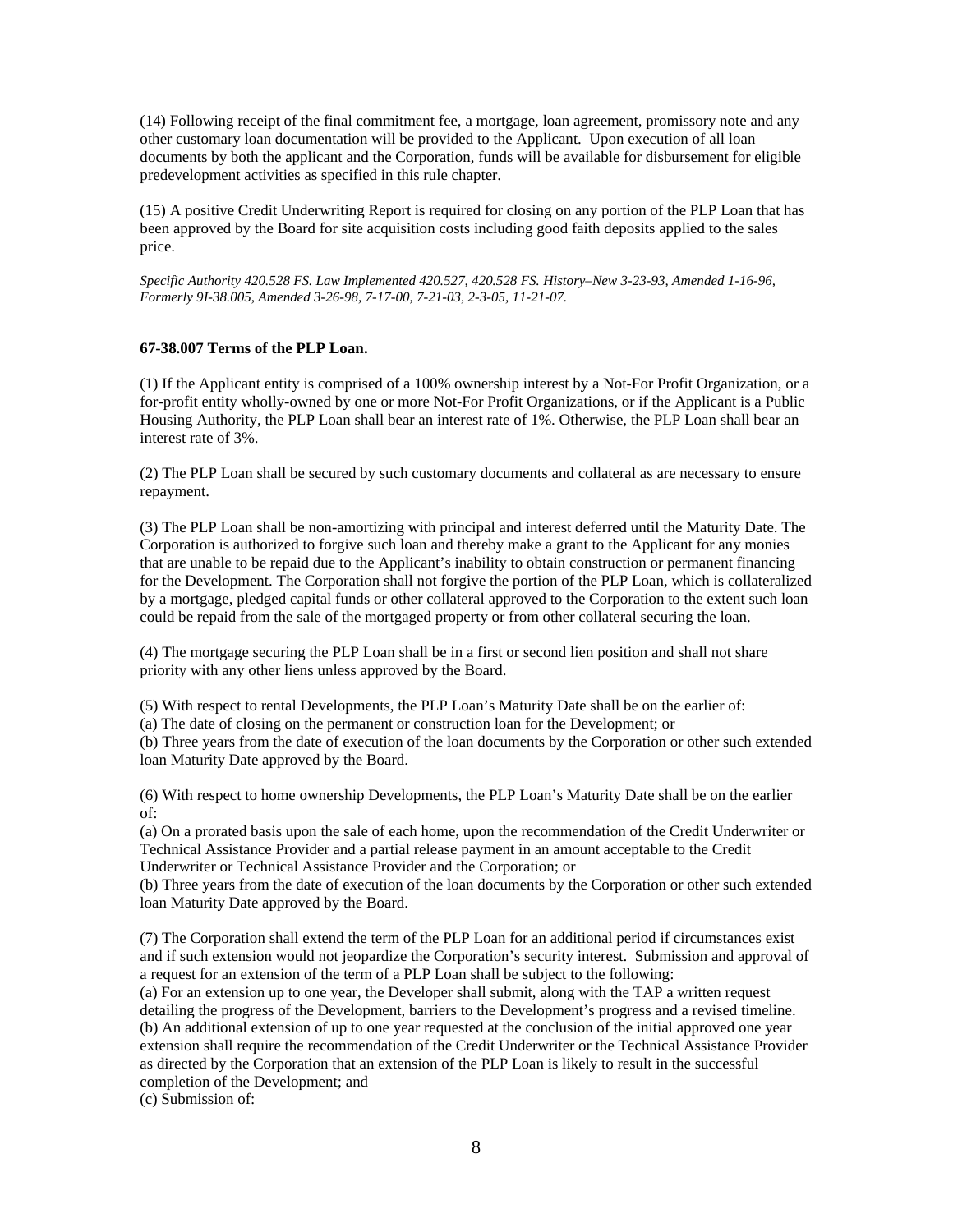1. A revised Development Plan, approved by the Technical Assistance Provider, reflecting the reasons for the extension and the tasks and activities to be completed during the extension period;

2. Evidence of the Applicant's ability to complete the Development, and

3. An alternate financing plan in the event the original financing source(s) withdraws.

(8) Prepayment of the PLP Loan shall be permitted without penalty.

(9) The Corporation may renegotiate and extend the PLP Loan. Such renegotiations shall be based upon: (a) Documentation and certification by the Applicant that funds are not available to repay the Note upon maturity;

(b) A plan for the repayment of the loan at the new Maturity Date;

(c) Assurance that the security interest of the Corporation will not be jeopardized by the new term(s); and

(d) Industry standard terms which may include amortizing loans requiring regularly scheduled payments of principal and interest.

All loan renegotiation requests, including requests for extension, must be submitted in writing to the Director of Special Assets and contain the specific details of the renegotiation.

(10) Upon determination by the Board that other remedies are ineffectual or non-existent and that the best interest of the Corporation is served by acceleration of the PLP Loan. The PLP Loan shall be accelerated if any of the following occurs:

(a) Proceeds of the PLP Loan are used for any purpose not specified in the Development Plan, the documents evidencing or securing the PLP Loan, the Act or this rule chapter; or (b) Sale, transfer, or conveyance of the Development without the prior written approval of the Corporation, as set forth in Rule 67-38.012, F.A.C.

(11) The Applicant shall submit electronic progress reports evidencing successful completion of the requisite tasks and activities set forth in the Development Plan to the Technical Assistance Provider on not more than a quarterly basis as determined by the Corporation. The Technical Assistance Provider shall submit the reports to the Corporation. Reports are due to the Corporation by the 10th day of April, July, October, and January for so long as funds are outstanding.

(12) The Corporation reserves the right to require an audit of Applicant's accounts and records relating to the PLP Loan funds. If the Applicant is required to perform an audit of its accounts and records, a copy of the same shall be delivered to the Corporation within ten (10) days of receipt of thereof by the Applicant.

(13) The Applicant shall maintain all documents related to the Development, including copies of all contracts and performance bonds, during the term of the Loan and for three years following the maturity of the PLP Loan as the same may be extended pursuant to this rule chapter.

(14) With respect to home ownership Developments, in order to assure that such Developments serve the target population, the Credit Underwriter or the Corporation shall, prior to release of an individual lot within the Development Site, review appropriate documentation as necessary to determine the unit is being sold to an eligible purchaser.

(15) With respect to rental Developments, in order to assure that such Developments serve the target population and maintain the minimum Set-Aside requirements, in addition to the execution and recordation of the Land Use Restriction Agreement (LURA), all deeds conveying title to real estate that is improved with rental units shall contain restrictive covenants that encompass all of the units in the Development and that provide for the continued rental of the units to persons within the target population for the Compliance Period. For those Developments which have occupied units, or will have occupied units, prior to closing of the construction or permanent financing, the Servicer or the Corporation shall conduct a review and physical inspection prior to closing of the construction or permanent financing to assure that the Development meets the minimum Set-Aside requirements and provides the intended benefit to the target population pursuant to the Act. The Corporation reserves the right to monitor each Development funded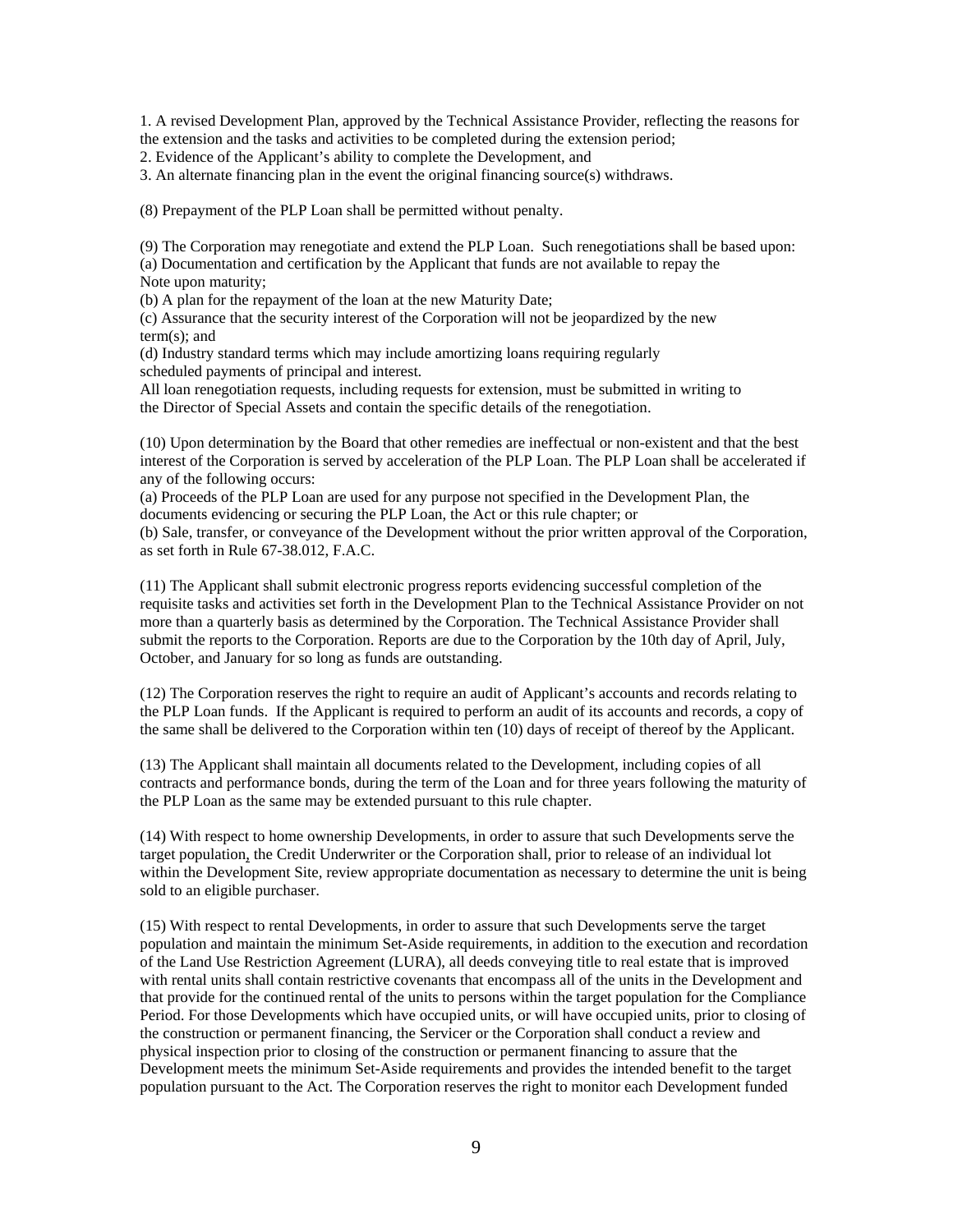under the Predevelopment Loan Program at any time after completion of the Development to assure continued compliance with the applicable provisions of this rule chapter.

(16) The loan shall not be assumable upon the sale, transfer or refinancing of the Development without the prior approval from the Board, which approval shall be conditioned upon a positive recommendation by the Technical Assistance Provider or Credit Underwriter.

*Specific Authority 420.528 FS. Law Implemented 420.526, 420.527, 420.528 FS. History–New 3-23-93, Amended 1-16- 96, Formerly 9I-38.007, Amended 3-26-98, 7-17-00, 7-21-03, 2-3-05, 11-21-07.* 

## **67-38.008 Eligible Uses for the Loan.**

(1) The proceeds of the Loan shall only be used for eligible expenses specified in the approved Development Plan.

(2) The Corporation shall monitor all predevelopment activity expenditures through the designated Technical Assistance Provider and shall deny disbursements which have not been approved by the Technical Assistance Provider prior to submission to the Corporation. Draw requests shall not be processed without the Technical Assistance Provider's written approval.

(3) Eligible predevelopment expenses shall include the following if such expenses or services were required to be incurred or rendered prior to closing of construction or permanent financing: (a) Market and feasibility analysis;

(b) Rezoning;

(c) Title search;

(d) Legal fees;

(e) Boundary survey;

(f) Administrative expenses such as phone charges, travel related to the Development, copying, printing, and postage fees. Other expenses requested under this subsection shall be pre-approved by the Corporation. Salaries of employees of the applicant are not an eligible expense.

(g) Development consultant fees. Consultant fees incurred in connection with the submission or preparation of the PLP Application or for any other activities which can be provided by the Technical Assistance Provider shall not be eligible predevelopment expenses. The consultant shall demonstrate appropriate experience in affordable housing Development projects and shall be approved by the TAP. No person, corporation, partnership, or entity having an identity of interest in the Development, or the Applicant, may act as a third party consultant;

(h) Fees of the PLP Credit Underwriter;

(i) Customary, good faith or earnest money deposit for the acquisition of the Development Site;

(j) Commitment fees to secure construction or permanent financing;

(k) Biological and environmental assessments;

(l) Soil tests;

(m) Appraisals;

(n) Approved acquisition expenses in connection with the Development Site;

(o) Marketing expenses;

(p) Permitting/impact fees;

(q) Architectural/engineering fees;

(r) Fees in connection with a completion audit;

(s) Insurance fees; and

(t) Connection fees;

(u) Other fees as approved by Corporation.

(4) The Applicant shall be required to work with the Technical Assistance Provider to complete the predevelopment activities in a timely and satisfactory manner.

(5) Applicants may request use of PLP Loan funds for Development Site acquisition by providing to Corporation: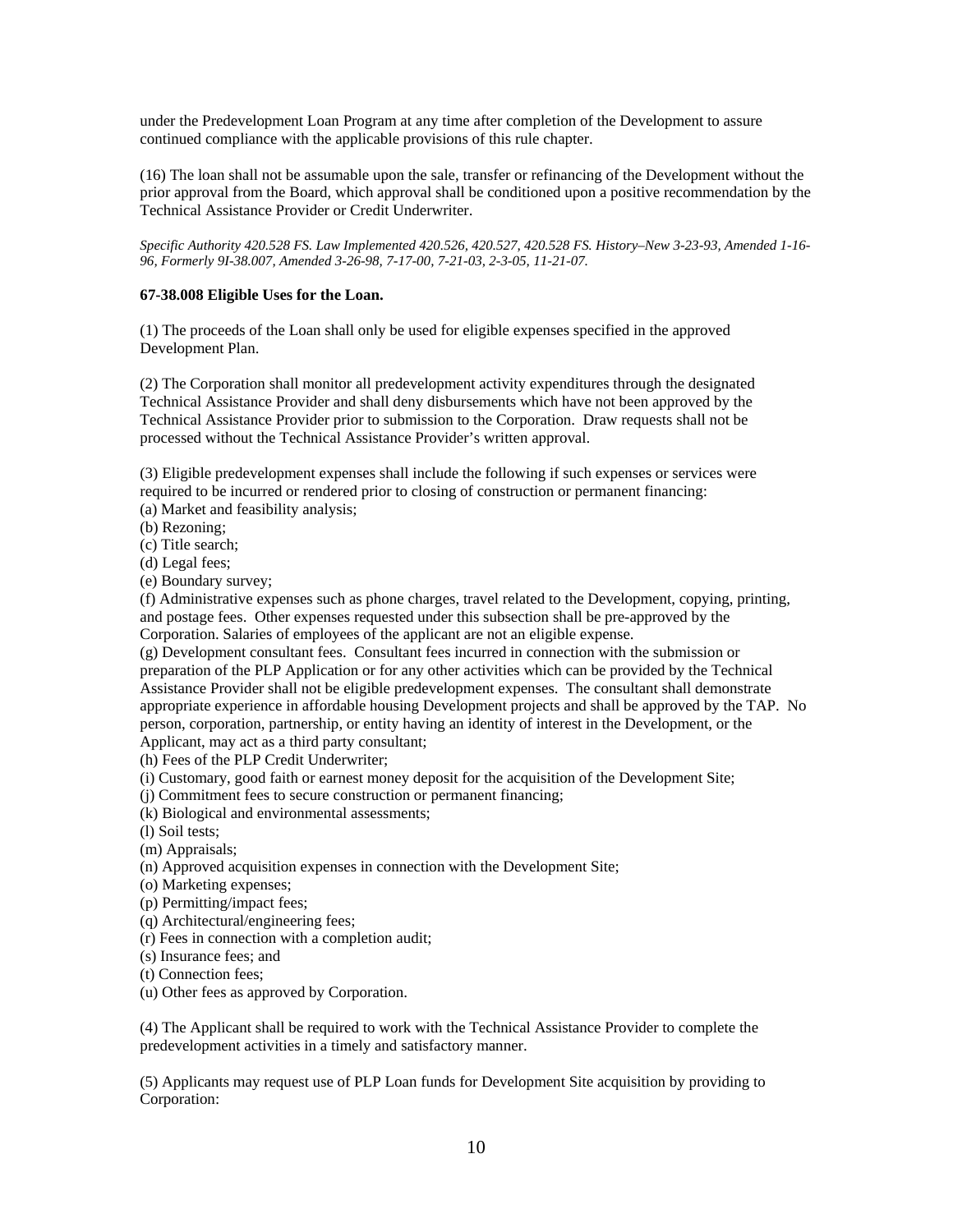(a) Evidence that all other predevelopment expenses have been paid or appropriate funding for outstanding expenses have been reserved. If PLP funds are requested for eligible uses other than Development Site acquisition, those funds shall be made available after customary closing documents are executed. PLP funds for acquisition shall not be released until such time as this and the following requirements have been provided;

(b) A detailed explanation as to the necessity to acquire title;

(c) A recommendation from the Technical Assistance Provider that funding be provided for Development Site acquisition; and

(d) A Credit Underwriting Report, which includes a recommendation from the Credit Underwriter that funds be disbursed for Development Site acquisition.

*Specific Authority 420.528 FS. Law Implemented 420.526, 420.527, 420.528 FS. History–New 3-23-93, Amended 1-16- 96, 5-21-96. Formerly 9I-38.008, Amended 3-26-98, 7-17-00, 7-21-03, 2-3-05, 11-21-07.* 

## **67-38.010 Credit Underwriting Procedures.**

(1) If an Applicant requests funds for site acquisition or requests an extension of the term of the PLP Loan, the Corporation will assign a Credit Underwriter to perform the Credit Underwriting Report.

(2) The assigned Credit Underwriter shall review the Application and Development Plan and perform the Credit Underwriting Report. In this Credit Underwriting Report, the Credit Underwriter shall: (a) Analyze the Applicant's Development costs, sources of funds and pro forma operating statement to ensure the Development's feasibility,

(b) Prioritize tasks which must be accomplished prior to obtaining construction and permanent financing, (c) Advise the Corporation as to the appropriateness of plans, and specifications and the budget for the predevelopment tasks and activities related to the Development, and

(d) Make a determination as to the feasibility of the Development.

(3) An appraisal of the proposed Development Site shall be required during the Credit Underwriting Report process. The Credit Underwriter shall choose an appraiser from the Credit Underwriter's approved list of appraisers and order the appraisal of the Development.

(4) The Credit Underwriter shall consider the appraisal of the Development and other market data to determine if the market exists to support both the demographic and income restriction Set-Asides committed to within the Application.

(5) The Credit Underwriter may require additional information as is necessary to evaluate the Development Plan and make a determination as to the feasibility of the Development. If the Credit Underwriter requires additional clarifying materials in the course of the Credit Underwriting Report process, the Credit Underwriter shall request the materials from the Applicant and shall specify deadlines for submission of each such material. Failure to submit required information by the specified deadline, unless a written extension of time has been approved by the Corporation, shall result in the request for disbursement for site acquisition being denied.

(6) The Credit Underwriter shall complete and submit a written draft Credit Underwriting Report and recommendation to the Corporation within 80 calendar days from the date of assignment by the Corporation. The Technical Assistance Provider and the Applicant shall review the draft Report and provide written comments to the Corporation and Credit Underwriter within 72 hours of receipt. After the 72-hour review period, the Corporation shall provide comments on the draft Credit Underwriting Report and, as applicable, on the Applicant's and Technical Assistance Provider's comments, to the Credit Underwriter. The Credit Underwriter shall then review and consider the comments thereto and release the revised Report to the Corporation, the Technical Assistance Provider, and the Applicant. Any additional comments from the Applicant and Technical Assistance Provider shall be received by the Corporation and the Credit Underwriter within 72 hours of receipt of the revised Report. The Credit Underwriter shall provide to the Corporation a final Credit Underwriting Report which will address all comments made by the Applicant and the Technical Assistance Provider.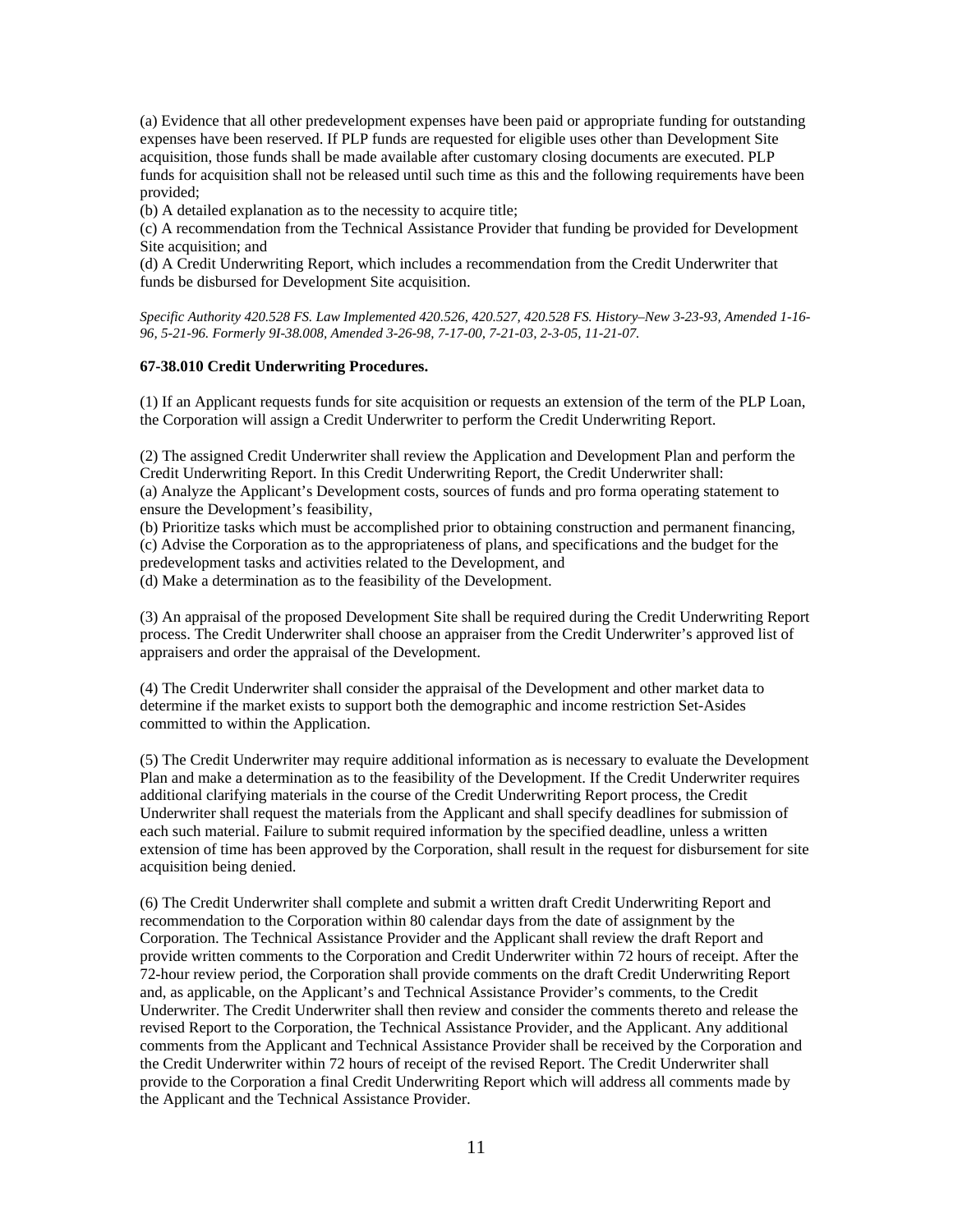(7) It is the responsibility of the Applicant with the assistance of the Technical Assistance Provider to comply with each part of this rule chapter and to request in writing and provide evidence acceptable to the Corporation of extenuating circumstances for any requested waiver or extension. A failure to comply with any part of this rule chapter without the prior written permission of the Corporation shall result in the disqualification of the Development.

*Specific Authority 420.528 FS. Law Implemented 420.528 FS. History–New 3-23-93, Amended 1-16-96, Formerly 9I-38.010, Amended 3-26-98, 7-17-00, 7-21-03, 2-3-05, 11-21-07.* 

## **67-38.011 Fees.**

(1) The following fees and charges pertaining to each Application shall be paid by the Applicant: (a) A nonrefundable application fee as identified in the Application Package;

(b) If PLP funds are to be used for site acquisition and the Applicant requests an extension of the PLP Loan Maturity Date, a credit underwriting fee pursuant to the contract between the Corporation and the Credit Underwriter shall be paid. If a Development involves scattered sites, a single credit underwriting fee shall be charged. This fee may be paid from the PLP Loan proceeds;

(c) An initial commitment fee as identified in the Application Package shall be paid to the Corporation; (d) Following approval an additional commitment fee shall be paid within 20 calendar days of written notice to the Applicant that the Development Plan has been approved. In the event the Development Plan does not receive approval, the commitment fee paid at the time of acceptance of the Invitation to Participate letter shall be retained by the Corporation. In the event the Applicant successfully completes the Predevelopment Loan Program activities and obtains permanent or construction financing, the Applicant's PLP Loan repayment amount will be reduced by the full commitment fees paid;

(e) Servicing and Compliance Monitoring Fees shall be paid for multifamily rental Developments that obtain construction or permanent financing from sources other than Corporation programs. The total Servicing and Monitoring fee to be paid by the Applicant shall be submitted to the Corporation at the time of closing on the construction or permanent financing. The total Servicing and Monitoring fee is listed in the Application Package. For those Developments which obtain their construction or permanent financing from Corporation Programs, the Compliance Monitoring Fees shall be determined by the requirements of the particular program providing the financing in accordance with the rule chapter governing that particular program; and

(f) All Credit Underwriting, Technical Assistance, Servicing and Compliance Monitoring Fees, extraordinary services and late fees shall be determined by contracts between the Corporation and the provider.

(2) Fees associated with the PLP Loan are part of Development costs and shall be included in the Development cost pro forma, if approved by the Technical Assistance Provider and Corporation.

(3) Failure to remit any of the required fees when due shall cause the Application to be disqualified from the PLP.

*Specific Authority 420.507(4) FS. Law Implemented 420.528 FS. History–New 3-23-93, Amended 1-16-96, Formerly 9I-38.011, Amended 3-26-98, 7-17-00, 7-21-03, 2-3-05, 11-21-07.* 

## **67-38.014 Disbursement Procedures.**

After the PLP Loan has successfully closed, the PLP Loan shall be disbursed in partial payments by the Corporation to the Applicant, title company or third party contractors subsequent to compliance with the following conditions for either home ownership or rental Developments:

(1) Ten business days prior to each anticipated disbursement request under the Loan, including any disbursements anticipated at closing, the Applicant shall deliver to the Technical Assistance Provider all documentation required as set forth below;